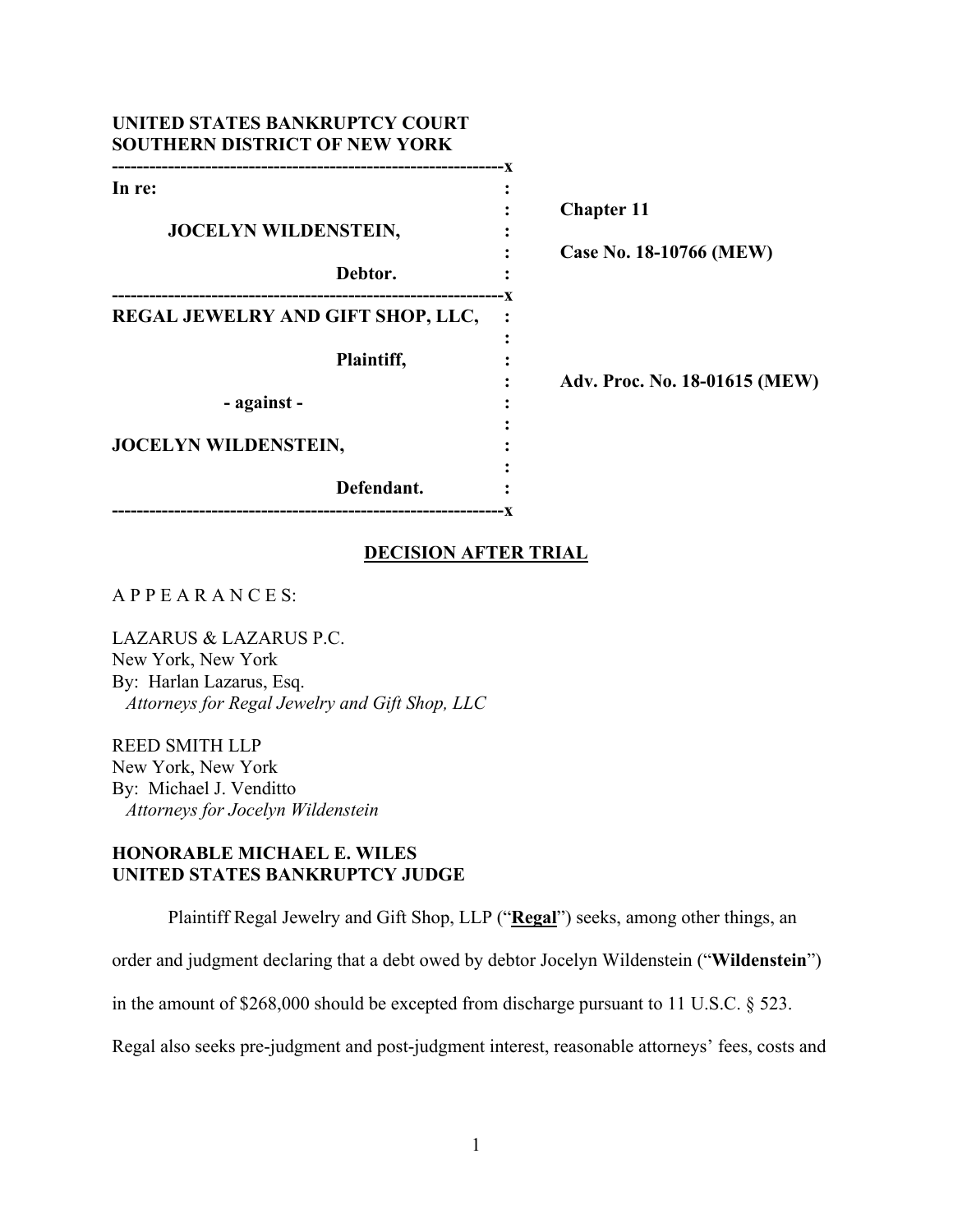expenses. For the reasons set forth below, the Court finds in favor of Regal and will enter judgment accordingly.

#### **Jurisdiction and Power to Enter a Final Judgment**

The parties have agreed that this Court has jurisdiction over this matter under 28 U.S.C. §§ 157 and 1334 and that this adversary proceeding is a "core" proceeding pursuant to 28 U.S.C.  $\S 157(b)(2)(I)$ . The parties have also consented to the entry of final orders or judgment by this Court. In light of the parties' consent this Court has the power to enter a final decision. *See* 28 U.S.C. § 157(d); *Wellness Int'l Network, Ltd. v. Sharif*, 135 S. Ct. 1932, 1942, 1949 (2015).

#### **Stipulated Facts**

Many of the relevant facts are not disputed and are the subject of stipulations set forth in the Amended Joint Pre-Trial Order [ECF No. 29].

Wildenstein previously resided in an apartment at Trump World Tower in New York. At the times relevant to this proceeding she resided with an individual named Lloyd Klein ("**Klein**"). On or about November 14, 2017, Klein delivered to Regal four post-dated checks that were signed by Wildenstein and drawn on the account of an entity named JW51AE, LLC. The checks were issued to evidence Wildenstein's obligation to pay Regal for certain jewelry that she had agreed to purchase. Each check was in the amount of \$62,500, and the four checks were dated January 7, 2018, February 7, 2018, March 7, 2018 and April 7, 2018, respectively. Wildenstein admits that she knew, on the day the checks were issued, that the JW51AE, LLC account did not then hold sufficient funds to cover the checks.

The parties also agree that beginning on November 16, 2017 and continuing thereafter, Klein communicated with representatives of a pawn broker named BLCE, LLC d/b/a New York Loan Company ("**BLCE**") to obtain loans that were to be secured by the jewelry that Wildenstein had agreed to purchase with the post-dated checks. Klein pledged the jewelry to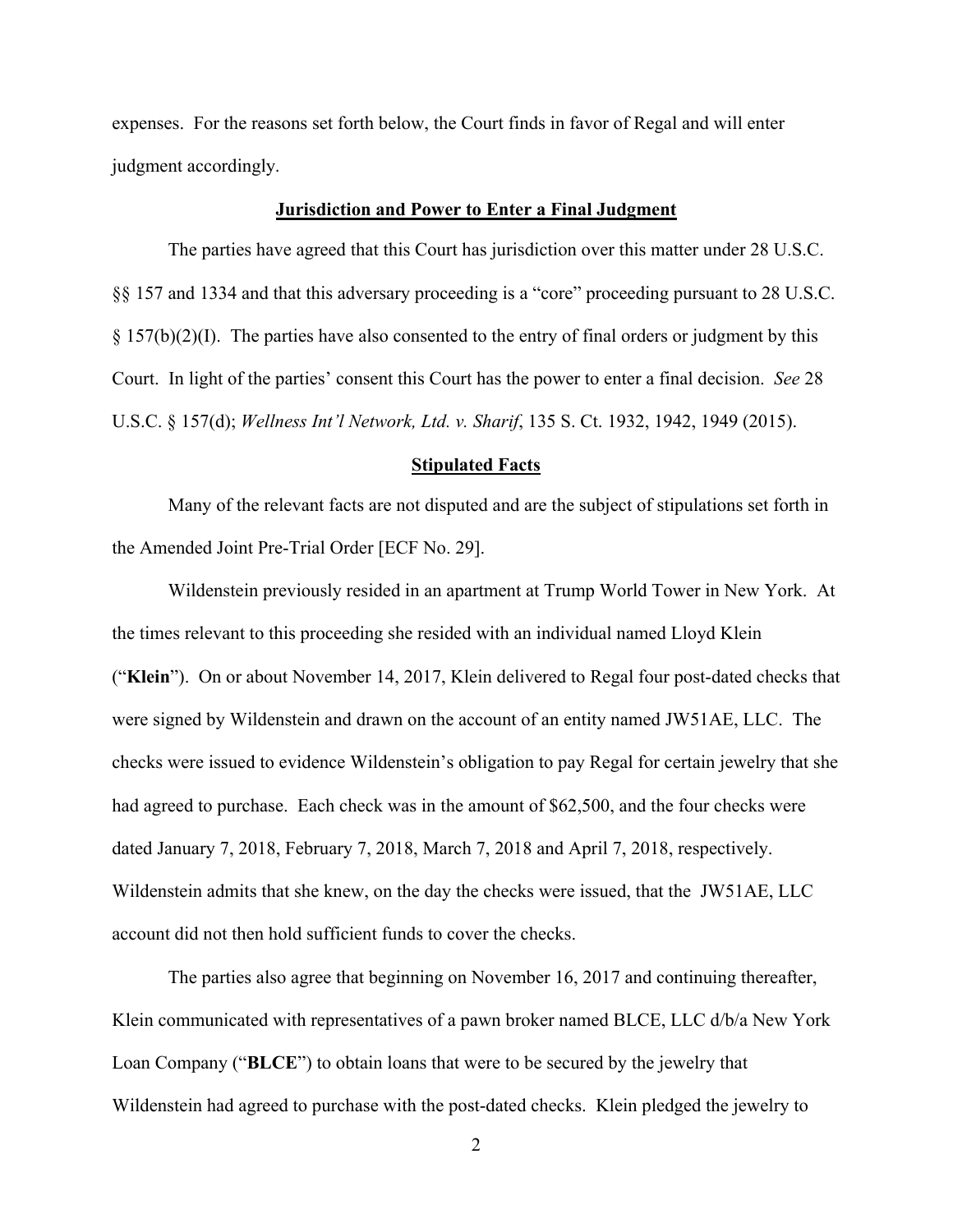BLCE as collateral for loans in the total amount of \$70,000.00. The loan monies were paid from BLCE to Wildenstein and to the account of JW51AE, LLC. Wildenstein has stipulated that she knew about the pawn transactions and the loans at some time in 2017, though she did not stipulate as to whether she knew of the transactions before Klein arranged them.

The JW51AE, LLC check dated January 7, 2018 was not paid by Citibank when it was presented for payment. Regal did not negotiate any of the checks after January 7, 2018. However, between January 2018 and April 2018, Regal tried to obtain payment for the jewelry or the return of the jewelry from Wildenstein and Klein and, eventually, from Wildenstein's counsel. The jewelry was never returned to Regal, and no payment was made to Regal.

Throughout the period from November 22, 2017 through at least June 28, 2018, the jewelry was in BLCE's possession, custody and control. The parties have stipulated that Wildenstein and Klein could not and did not redeem the jewelry from BLCE, though they did not explain why Wildenstein and Klein "could not" do so (except possibly due to lack of funds). BLCE eventually sold the jewelry for \$100,000.00 to DBS Diamonds Inc. and remitted \$5,530.00 to Klein for the surplus monies from that sale, which sum has not been paid to Regal. DBS Diamonds Inc. then sold the jewelry for \$126,000.00 to Bijan & Co. Inc.

Wildenstein admits that she is indebted to Regal in the amount of \$268,000.00. The only issue is whether the debt is subject to discharge in Wildenstein's bankruptcy case.

#### **Findings of Fact**

The Court held a trial of this matter on January 28, 2021. Jack Zebede, the sole owner and proprietor of Regal, testified at the trial and was subject to cross-examination. The parties also submitted excerpts from the deposition testimony of Wildenstein and Klein, and twenty exhibits were accepted into evidence. I have considered the testimony and exhibits and make the following findings of fact to supplement the stipulated facts set forth above.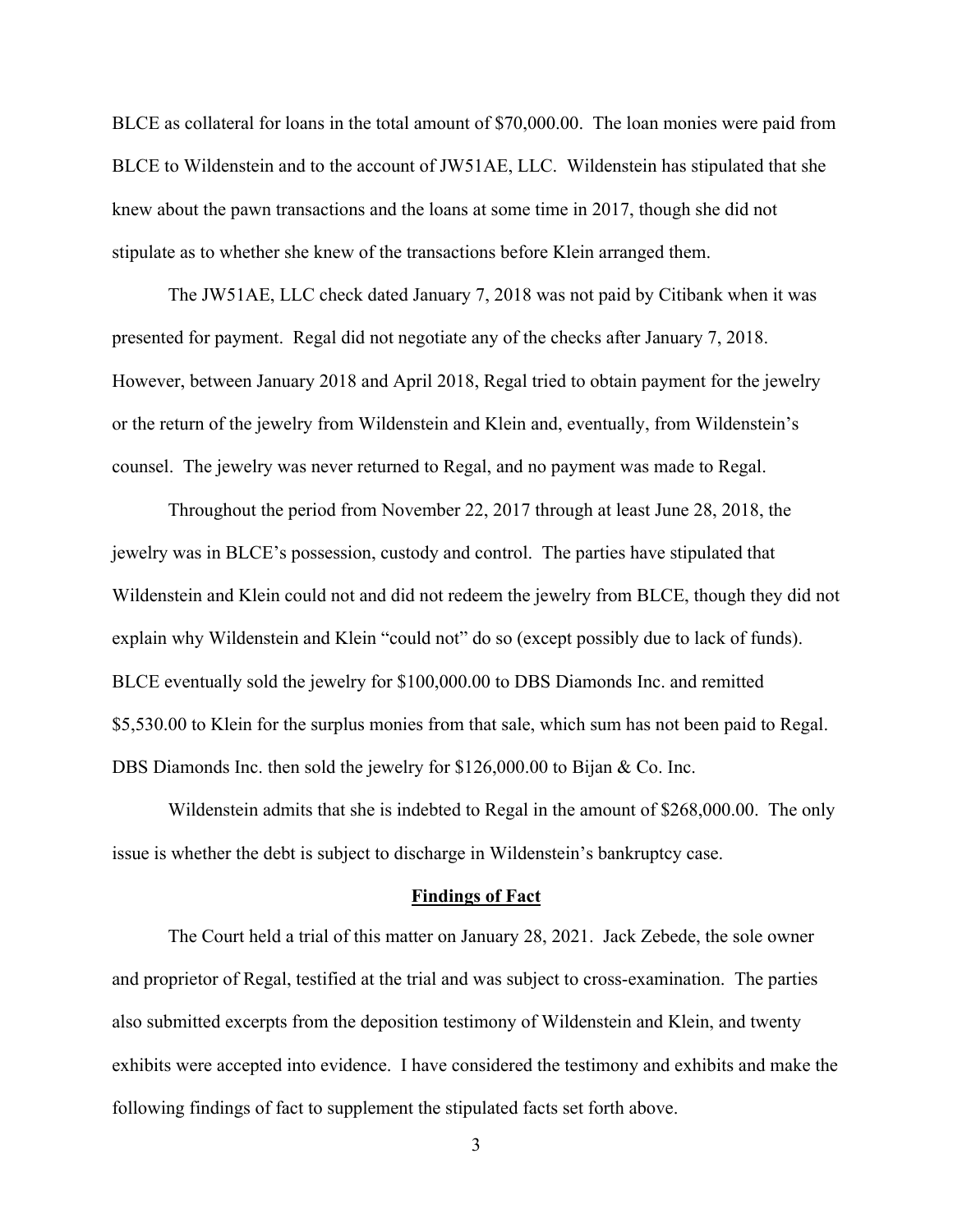Wildenstein and Klein are not married but they lived together for 15 years or more and once were engaged. They lived together at the times relevant to this dispute, and they shared homes in Miami and in New York.

Regal rented retail space on the ground level of the Pierre Hotel. Zebede met Wildenstein and Klein when they stopped to look at jewelry through a display window and Zebede invited them in. They spoke for a while and Zebede exchanged cards with Klein, but Wildenstein did not purchase any items. Wildenstein and Klein visited the Regal shop on another occasion, at which time Wildenstein admired a five-piece emerald and diamond suite. However, Wildenstein did not purchase the items at that time.

Zebede became friendly with Klein and they met from time to time for lunch, coffee or drinks. In the latter part of 2017, Wildenstein and Klein made an appointment to visit with Zebede at the Regal shop for the purpose of looking again at the five-piece emerald and diamond suite. Zebede quoted a price of \$300,000. Wildenstein and Klein did not purchase the items, but instead offered to assist Zebede in selling them. They told Zebede that Wildenstein had connections with Sotheby's and Christie's and that if Zebede would bring the items to Wildenstein's apartment she would arrange to have the items appraised for a possible auction sale. They also suggested that the items might be sold for higher prices if Wildenstein's name were to be associated with them at auction. Wildenstein and Klein proposed that if the items sold for \$300,000 then Zebede would get all the proceeds, but that if a higher price were obtained then the excess proceeds would be split, with one-third going to Zebede, one-third to Wildenstein and one-third to Klein.

Zebede took the emerald and diamond suite to Wildenstein's apartment in September 2017, but the appraisers from Sotheby's and Christie's did not suggest a sufficiently high price to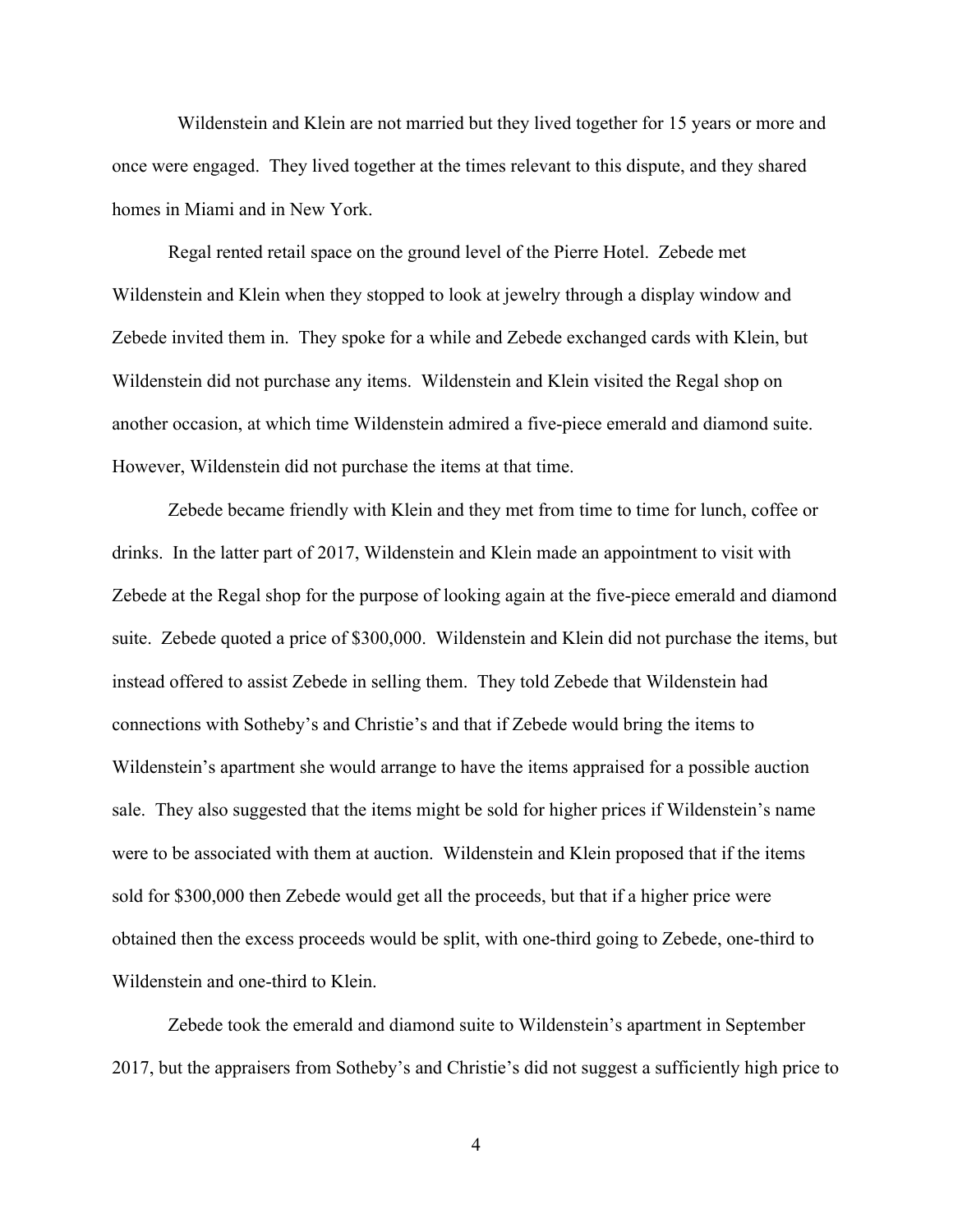make Zebede interested in putting the items up for auction. A few weeks later, however, Klein called Zebede and asked if he would agree to allow Wildenstein to wear the emerald and diamond suite to an impressionist art auction to be held at Sotheby's. Zebede agreed, and he delivered the items to Klein along with a receipt that noted a value of \$250,000 and included the notation "Suite for exhibition." (PX 3.) Klein signed the receipt, and Wildenstein wore the items to the auction. The record is not perfectly clear as to the date of the Sotheby's event or the date when the items were delivered by Zebede, but the receipt "for exhibition" is dated November 14, 2017 and Zebede testified that he delivered the items on that date, and the Court finds that he did so.

Klein called Zebede one or two days after the Sotheby's event and told Zebede that Wildenstein loved the jewelry and did not want to return it. Klein told Zebede that Wildenstein was in the process of selling her apartment, and proposed to pay for the items by delivering a series of post-dated checks, the first of which would be payable in January 2018. Zebede balked and asked for immediate payment, but Klein told him that a contract to sell Wildenstein's apartment had been signed and that the sale would bring in \$11 million or more, and that the offer to pay with post-dated checks was a "take it or leave it" proposition because it was more convenient for Wildenstein and Klein to make payment in this way.

Zebede relented, and Klein brought the checks to the Regal shop. Copies of the checks were admitted into evidence as PX 4. When Klein delivered the checks he admired a diamond chain, and Zebede agreed to sell the chain as well. Zebede added the chain to the prior November 14, 2017 receipt at a price of \$18,000. The diamond chain and the emerald and diamond suite collectively comprise the "Jewelry" that is subject to this dispute. Klein told Zebede that he did not have a check to cover the cost of the diamond chain but that Wildenstein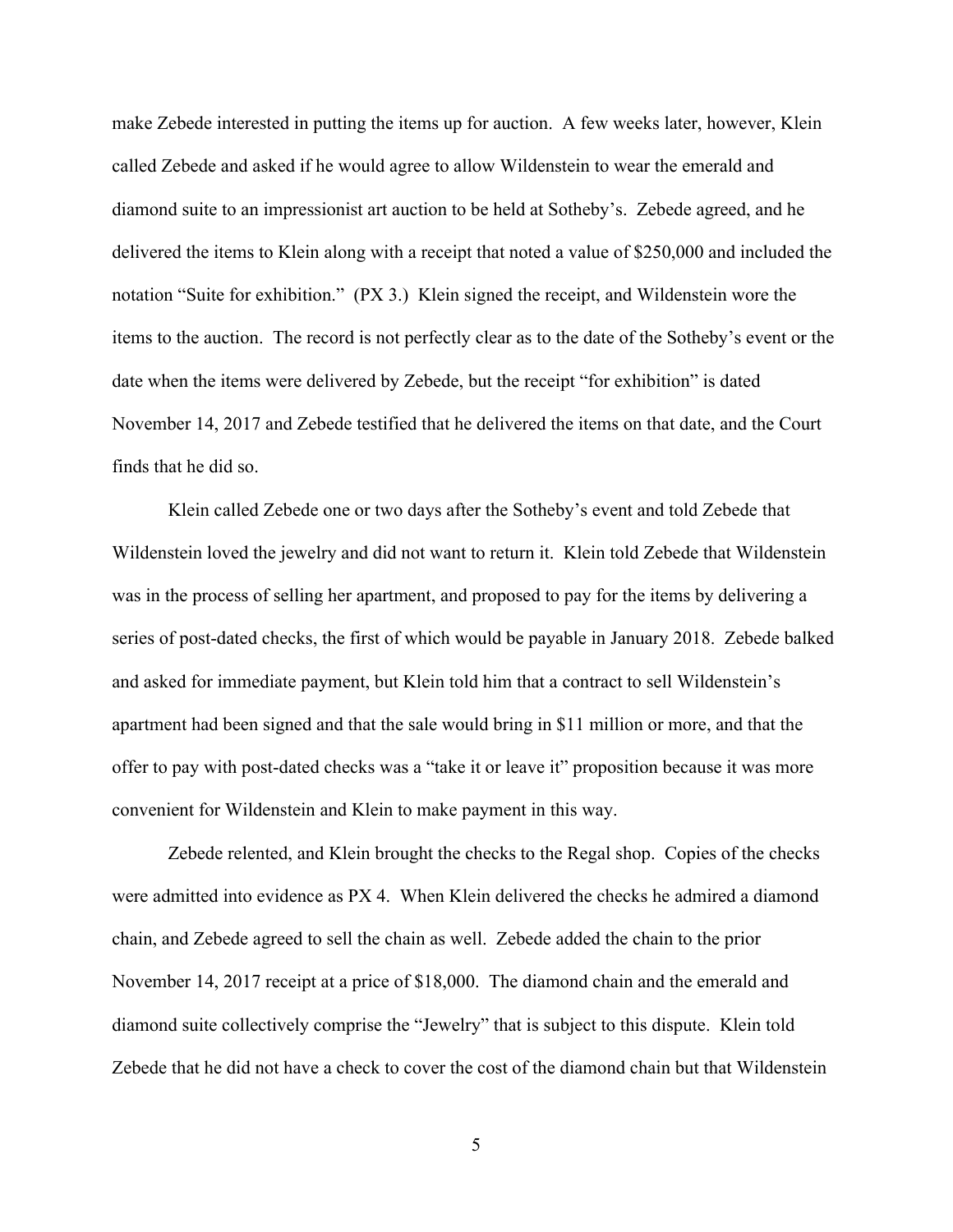was "good for" the payment for the extra item, and Zebede agreed. As noted above, Wildenstein has stipulated that she is indebted to Regal in an amount that covers this additional item.

The record is not completely clear as to when the post-dated checks were delivered to Regal. The parties stipulated in the Joint Pretrial Order that the checks were delivered "on or about November 14, 2017." However, Zebede testified at trial that he believed the delivery occurred at the end of November 2017. Zebede's prior testimony (to the effect that the conversation with Klein occurred a few days after the Sotheby's event) suggests the delivery could have been as early as November 16 or so, but did not likely occur on November 14.

The record does makes clear that on November 16, 2017 Klein sent a photograph of the emerald and diamond suite to BLCE, along with a copy of an appraisal report. A representative of BLCE texted back that he was stepping into a meeting but would "work on it shortly." *See*  PX 25. On November 22, 2017, Klein delivered four of the five parts of the emerald and diamond suite (excluding an emerald pendant) to BLCE as collateral for a loan in the amount of \$50,000. *See* PX 26. The loan had a due date of March 22, 2018.

Klein contacted BLCE again on November 30, 2017, stating that "Jocelyn needs a little more cash" and asking if he could bring the pendant and the diamond chain he had obtained from Zebede to BLCE as collateral for an additional loan. On December 4, 2017, Klein delivered the emerald pendant, plus the diamond chain, as collateral for a loan in the amount of \$20,000. *See*  PX 27. The \$20,000 loan had a due date of April 4, 2018. *Id.*<sup>1</sup> 

Klein was listed as the borrower on each loan, but BLCE issued two checks to the order of "Jocelyn Wildenstein JW1AE LLC" that were offered in evidence. *See* PX 28. One check

<sup>1</sup> The parties stipulated in the Amended Joint Pretrial Order that the loans were made on November 22, 2017 (ECF. No. 29, ¶ 7, at p. 3), but the documentary evidence plainly shows that there were two separate loans on two separate dates.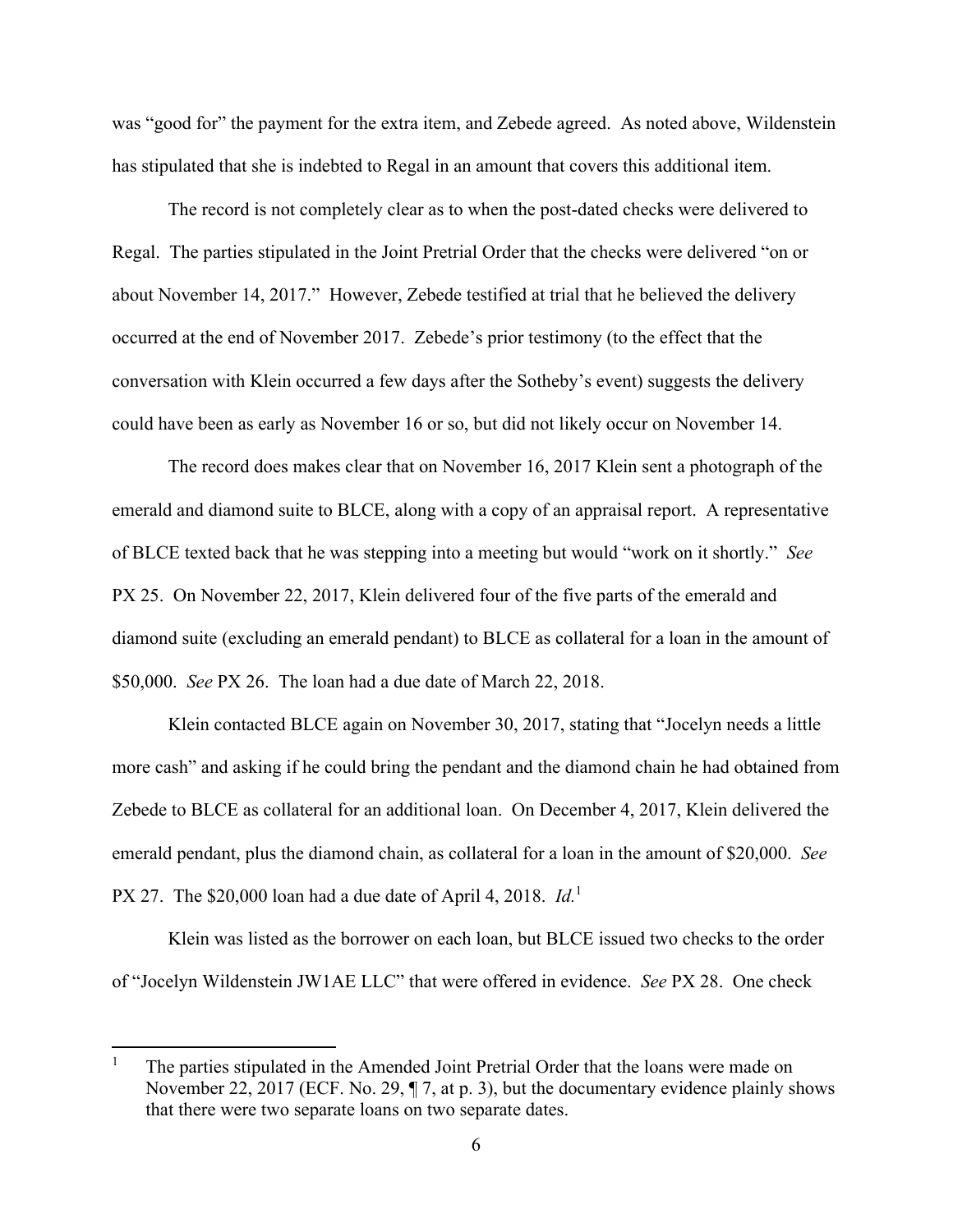(dated November 22, 2017) was in the amount of \$25,000, and the other check (dated December 4, 2017) was in the amount of \$10,000. The record contains no explanation of why the first check was less than the amount of the first loan. However, the parties have stipulated in the Joint Pretrial Order that all of the proceeds of the loans were paid to Wildenstein.

Wildenstein testified at her deposition that she believed she would sell her apartment in late 2017 and that she believed, when the checks were issued, that the proceeds of the apartment sale would provide sufficient funds to cover the checks in the future. However, neither party offered any evidence as to whether or not a contract for sale of the apartment had actually been signed, or as to what the status of the purported sale was. Nor did the parties present evidence as to Wildenstein's finances in November 2017. On the other hand, the relevant bank records show that the JW51AE, LLC account on which the checks were written had very little funds both before and after November 2017. In addition, the harsh financial terms of the pawn transactions with BLCE – which required the payment of finance charges of more than \$14,000 for a fourmonth loan of \$70,000, which is an effective annual rate of interest of 60% – are not loan terms to which persons of ample resources would normally agree, and are indications of financial desperation.

Klein invoked his fifth amendment privilege against self-incrimination in response to many of the questions he was asked at his deposition about these matters. Regal has asked me to draw adverse inferences from Klein's invocation of the Fifth Amendment, and Wildenstein has argued that I should not draw adverse inferences against Wildenstein based on Klein's actions. I do not need to resolve that legal issue, however, because after reviewing all of the testimony I do not need to draw adverse inferences in order to make the factual determinations that are relevant for this Decision. I find from the evidence that at all relevant times Klein acted in concert with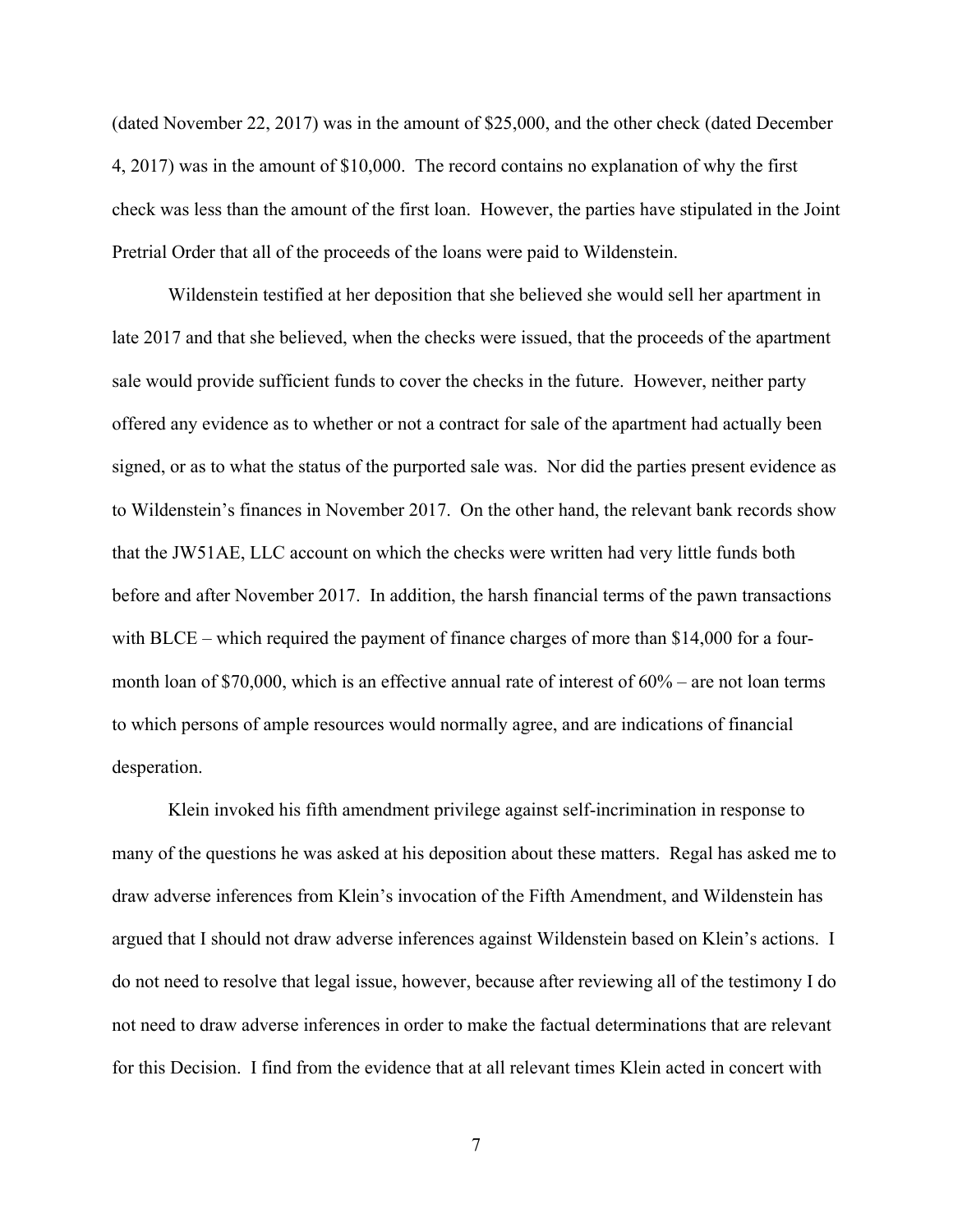Wildenstein and with her full knowledge, participation and approval. When Klein and Wildenstein contacted Zebede after the Sotheby's event to discuss a purchase of the emerald and diamond suite their actual plan was to use that jewelry as collateral for a short-term loan from BLCE. They did not disclose this to Zebede. Instead, they represented that Wildenstein wished to purchase the emerald and diamond suite because she admired it and wanted to own it for her own use. Zebede negotiated with them in good faith with the understanding that Wildenstein would retain possession of the jewelry and that the proposed deferred payments were purely matters of convenience. I asked Wildenstein's counsel (at the end of the trial) whether he believed that Zebede would have agreed to sell the Jewelry and to accept four post-dated checks if he'd known that Wildenstein and Klein did not wish to buy the Jewelry for its own sake and that they instead wanted to use the Jewelry as collateral to obtain high-interest, short-term loans from a pawn broker; counsel admitted that Zebede likely would not have done so, and I find that Zebede would not have done so. I also find that if Zebede had known that Wildenstein and Klein planned to use the \$250,000 emerald and diamond suite as collateral for a short-term loan from a pawn broker then Regal (through Zebede) would not have extended credit for the purchase of the additional \$18,000 diamond chain.

In fact, Wildenstein and Klein never told Zebede that they had pawned the Jewelry. When Zebede attempted to deposit the first of the post-dated checks (in January 2018), the check bounced. Over the next several months Zebede pleaded with Klein and Wildenstein either for payment or for a return of the Jewelry. Klein and Wildenstein repeatedly represented that they had possession of the Jewelry (which was false), that they would return the Jewelry if that is what Zebede wanted (which they could not do and which was also false), that there was no issue as to Wildenstein's ability to pay because she was a billionaire, that wire transfers had been sent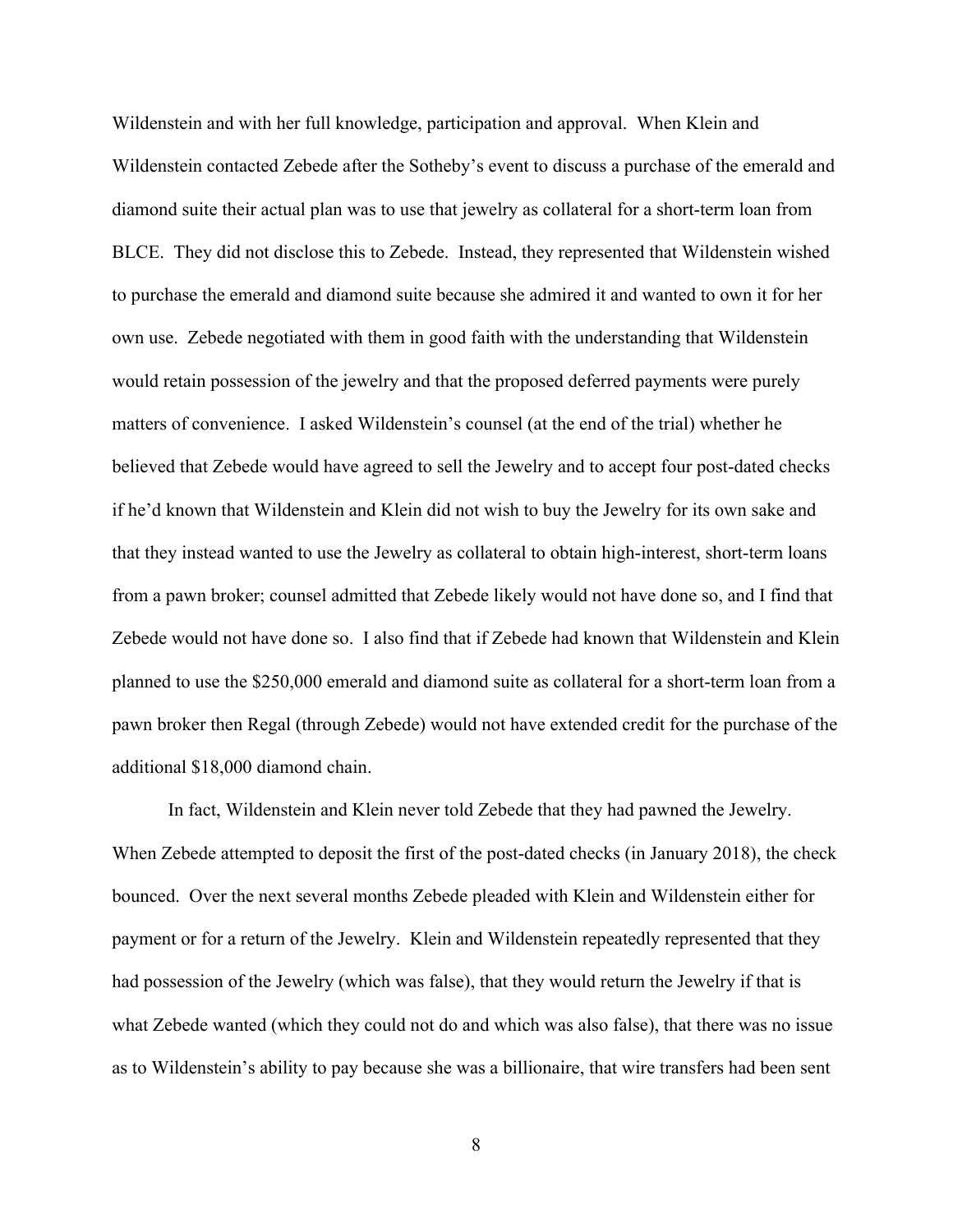but had somehow failed to go through (which was false), and that Zebede should just be patient. In short, they repeatedly offered false reassurances to keep Zebede at bay. *See, e.g.,* text messages offered as PX 29.

### **Procedural History**

An involuntary chapter 7 bankruptcy petition was filed against Wildenstein on March 20, 2018 (Case No. 18-10766). Wildenstein then filed her own voluntary chapter 11 petition on May 4, 2018 (Case No. 18-11388). Wildenstein's chapter 11 case was consolidated with the prior case and the prior case was deemed to have been converted to a chapter 11 case. At the time of Wildenstein's bankruptcy filing BLCE still had possession of the Jewelry. However, the schedules of assets and liabilities that Wildenstein filed with her bankruptcy petition did not list the Jewelry or the BLCE secured claim. *See* Case No. 18-11388, ECF No. 1. Those schedules also did not list the debt that Wildenstein owed to Regal. *Id*.

At a court conference on May 16, 2018, counsel to Wildenstein acknowledged that Regal had inquired about the Jewelry and stated that "[w]e were *[sic]* trying to have the jewelry returned to Regal" but that they were still looking into the issue. *See* May 18, 2018 Tr. (Case No. 18-10766, ECF No. 19) at 12:15 – 14:5. The Jewelry was not returned, and Regal filed a motion on May 24, 2018, seeking discovery to assist in determining the status and location of the Jewelry. Case No. 18-10766 at ECF No. 18. The Court held a hearing on that motion on June 20, 2018, at which time Regal's counsel stated that he had been told by Wildenstein's counsel that the Jewelry was in a safe deposit box and that Regal hoped to work out a settlement that would include a return of the Jewelry. *See* June 20, 2018 Tr. (Case No. 18-10766 at ECF No. 66) at 7:19 – 8:21. In fact, as the parties have stipulated, the Jewelry was still in the possession of BLCE at the time of the hearing.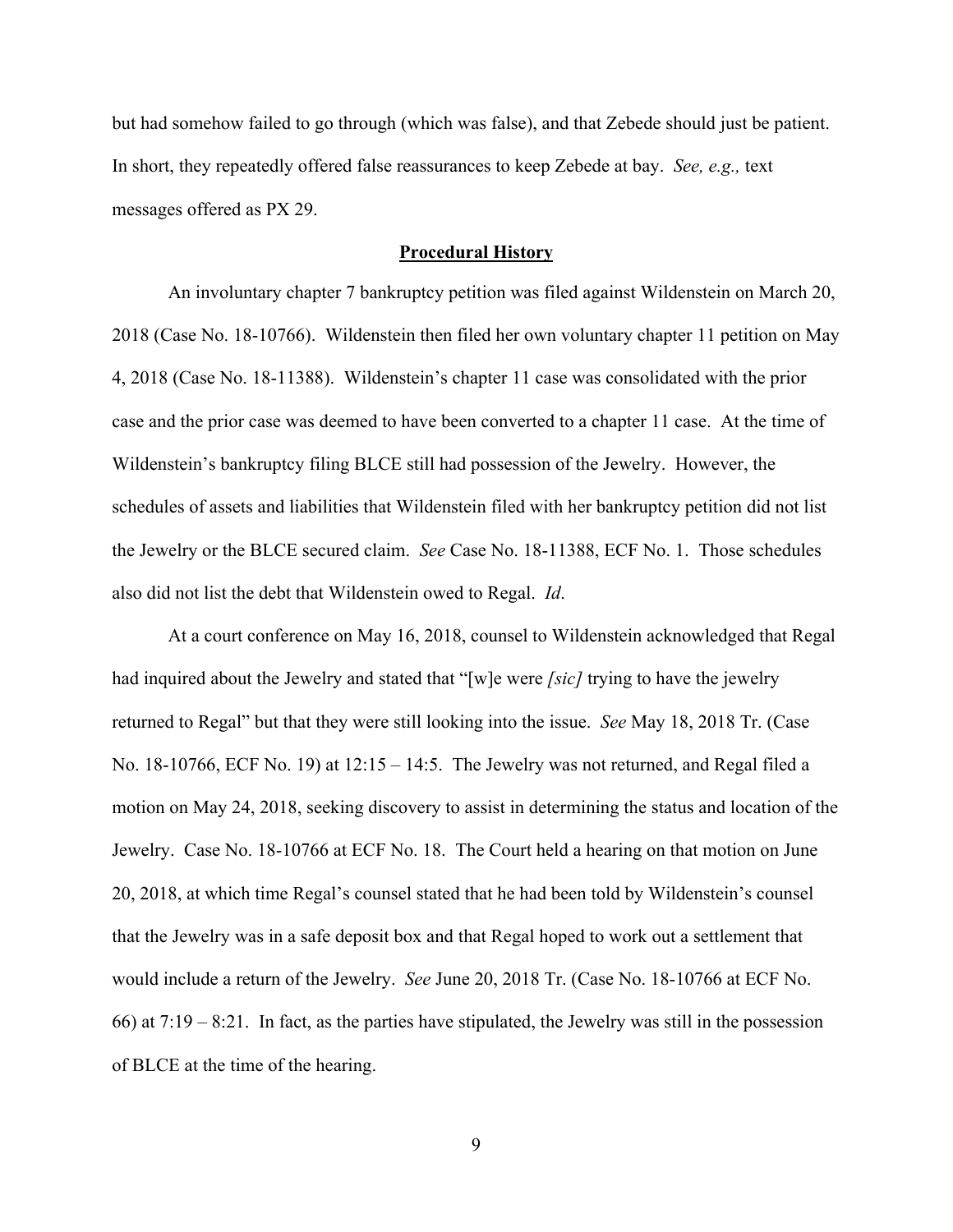Regal subsequently complained (by letter dated July 2, 2018) that it had been told for the first time on June 29, 2018 that an unidentified third party had possession of the Jewelry and had refused to release it except upon a payment of \$80,000. *See* Case No. 18-10766 at ECF No. 33. Wildenstein's counsel filed a responsive letter that for the first time revealed the identity of BLCE as the party who had possession of the Jewelry. Regal then learned (upon contacting BLCE) that BLCE had already sold the Jewelry pursuant to the terms of the pawn transaction. *See* Case No. 18-10766 at ECF Nos. 34, 35.

Regal filed the Complaint in this adversary proceeding on August 13, 2018. Regal contends that the debt owed by Wildenstein is excepted from discharge under a number of different theories. More particularly:

- Regal contends that Wildenstein inflicted a "willful and malicious injury" on Regal or on Regal's property and that discharge would be inappropriate pursuant to 11 U.S.C.  $§$  523(a)(6);
- Regal contends that Wildenstein acquired the Jewelry by "larceny" or by "embezzlement" and that discharge is inappropriate pursuant to 11 U.S.C.  $§$  523(a)(4);
- Regal contends that Wildenstein obtained the Jewelry by false pretenses or by false promise or by "actual fraud," and that discharge is inappropriate pursuant to 11 U.S.C.  $\S$  523(a)(2)(A);
- Regal contends that Wildenstein obtained the Jewelry by use of a false written statement regarding financial condition, and that discharge is inappropriate pursuant to 11 U.S.C.  $\S$  523(a)(2)(B).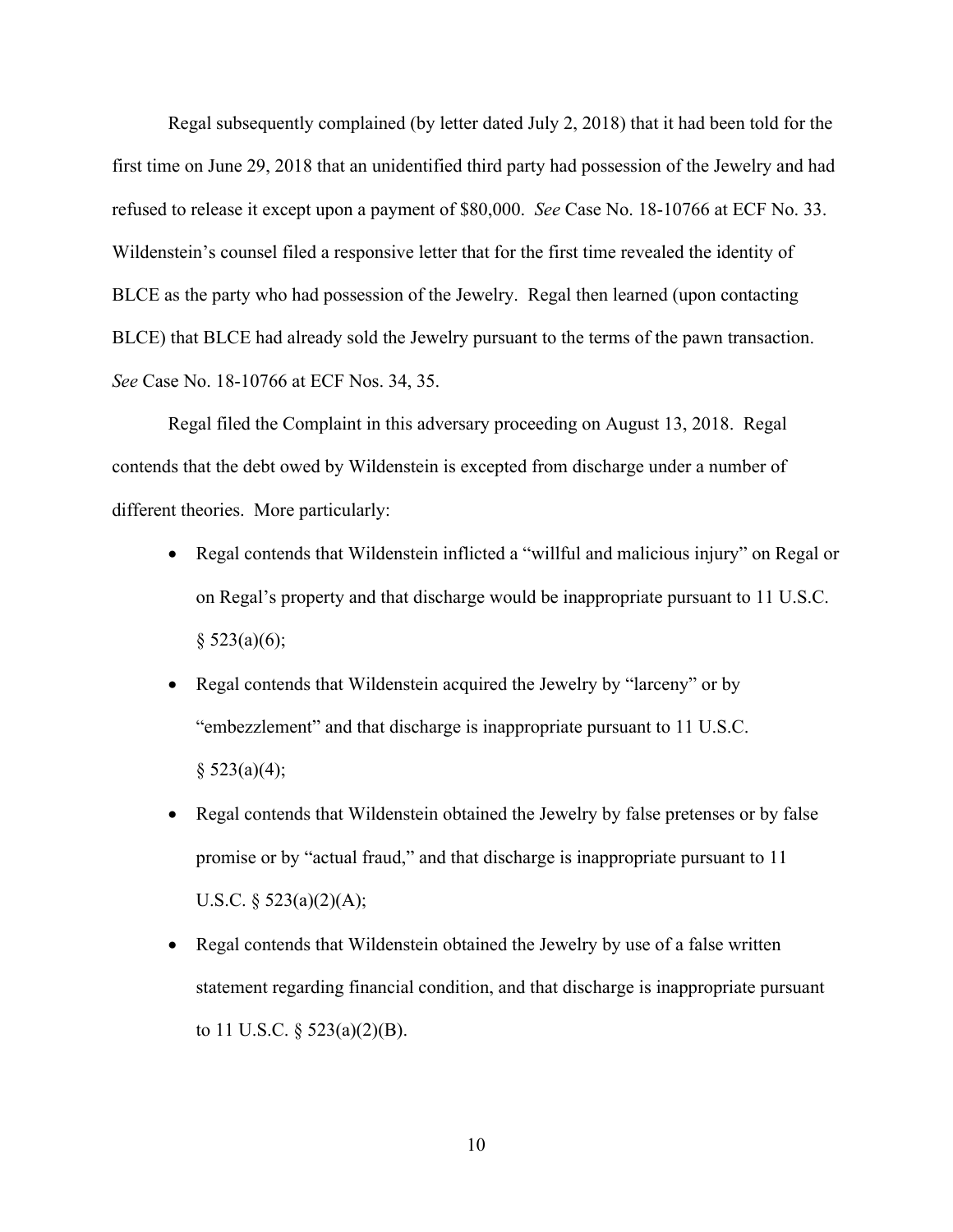### **Discussion**

# **I. Burden of Proof.**

A creditor seeking to prove that a debt is excepted from discharge under § 523(a) must do so by a preponderance of the evidence. *See Ball v A.O. Smith Corp.,* 451 F3d 66, 69 (2d Cir 2006). Wildenstein argues that the portions of Regal's contentions that are based on allegations of fraud, larceny or embezzlement should instead require proof based on a "clear and convincing evidence" standard. *See* Defs'. Post-Trial Mem. (ECF No. 30) at 6 (*citing Great Am. Insur. Co. v. Graziano (In re Graziano)*, 35 B.R. 589, 593 (Bankr. E.D.N.Y. 1983). It is true that if Regal were suing in the New York State courts to establish the existence of a debt based on contentions of fraud it would need to prove its case based on clear and convincing evidence*. Crawford v. Franklin Credit Mgmt. Corp*., 758 F.3d 473, 491 (2d Cir. 2014) (citing *Gaidon v. Guardian Life Insurance Co. of America*, 94 N.Y.2d 330, 349–50 (1999); *see also Waran v Christie's Inc*., 315 F Supp 3d 713, 718 (S.D.N.Y. 2018). However, the existence of the debt is not at issue here; Wildenstein has admitted that she owes a debt to Regal. The only issue in this proceeding is whether that admitted debt should be excepted from discharge based on fraud or for other reasons. The dischargeability of the debt is a matter of federal law (not state law), and the United States Supreme Court has squarely held that in order to show that a debt should be excepted from discharge on the ground of fraud a plaintiff need only prove fraud by a preponderance of the evidence. *See Grogan v. Garner*, 498 U.S. 279, 286-90 (1991). The contrary authorities that were cited by Wildenstein all pre-date the Supreme Court's decision in *Grogan* and are inapposite.

### **II. The Asserted Claims.**

Some of the theories upon which Regal has relied are plainly not relevant to this case. "Larceny" would require a showing that Wildenstein engaged in a wrongful taking of property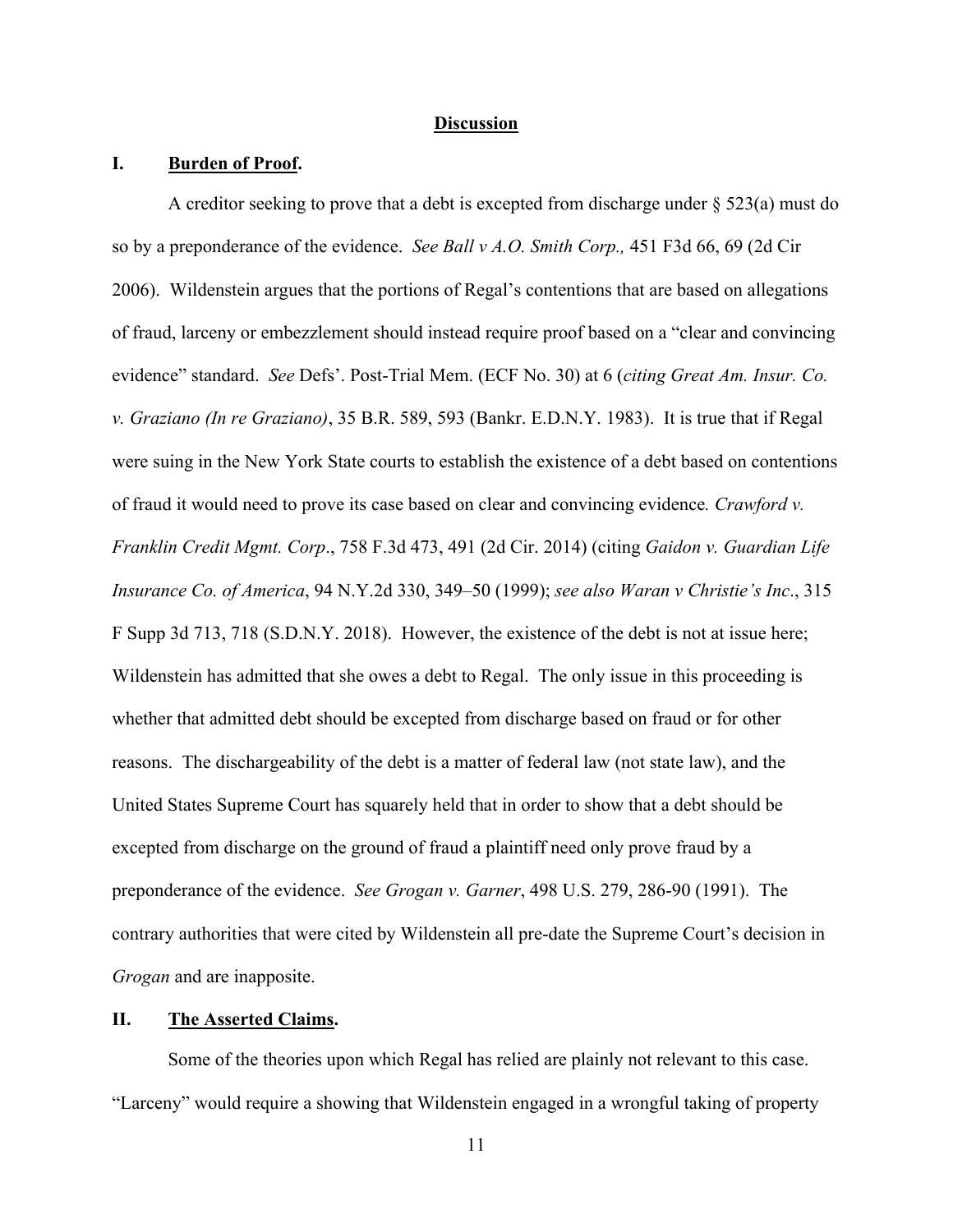belonging to another person without that person's consent and with the intent to convert the property. *See JP Morgan Chase Bank, NA v. Selig (In re Selig)*, 8-17-70042-REG, 2018 WL 889350, at \*6 (Bankr. E.D.N.Y. Jan. 24, 2018). The evidence plainly showed, however, that Wildenstein obtained the Jewelry pursuant to a purchase transaction, and that Zebede voluntarily gave possession of the Jewelry to Wildenstein. Zebede contends that he was defrauded and deceived by false pretenses, that his consent should be treated as involuntary, and that the alleged fraud therefore should be equated with "larceny." But "fraud" and "false pretenses" are their own separate grounds for an exception from discharge, so Regal's attempt to equate fraud and false pretenses with "larceny" adds nothing to Regal's case.

Proof of "embezzlement" requires proof that property was entrusted to Wildenstein for her care and that she subsequently appropriated that property for her own use and without the owner's consent. *See Moonan v. Bevilacqua (In re Bevilacqua)*, 53 B.R. 331, 333-34 (Bankr. S.D.N.Y. 1985); *Bioconvergence LLC v. Attariwala (In re Attariwala)*, No. 19-00828, 2020 WL 3443808, at \*2 (Bankr. D.C. 2020). Again, however, the evidence showed that the parties engaged in a purchase transaction. The Jewelry was sold to Wildenstein (not "entrusted" to her) and was transferred with the understanding and agreement that she would put it to her own use. Once again, Regal argues that Wildenstein committed fraud, that his consent should be treated as involuntary and that the alleged fraud should be equated with embezzlement. But as stated above, fraud and false pretenses are their own separate grounds for an exception to discharge, so Regal's attempt to equate them with "embezzlement" adds nothing to its case.

Regal has also argued that Wildenstein willfully and maliciously injured Regal or Regal's property and that the debt is excepted from discharge for that reason. *See* 11 U.S.C. § 523(a)(6). Proof of a "deliberate or intentional action that leads to injury" is not sufficient to except a debt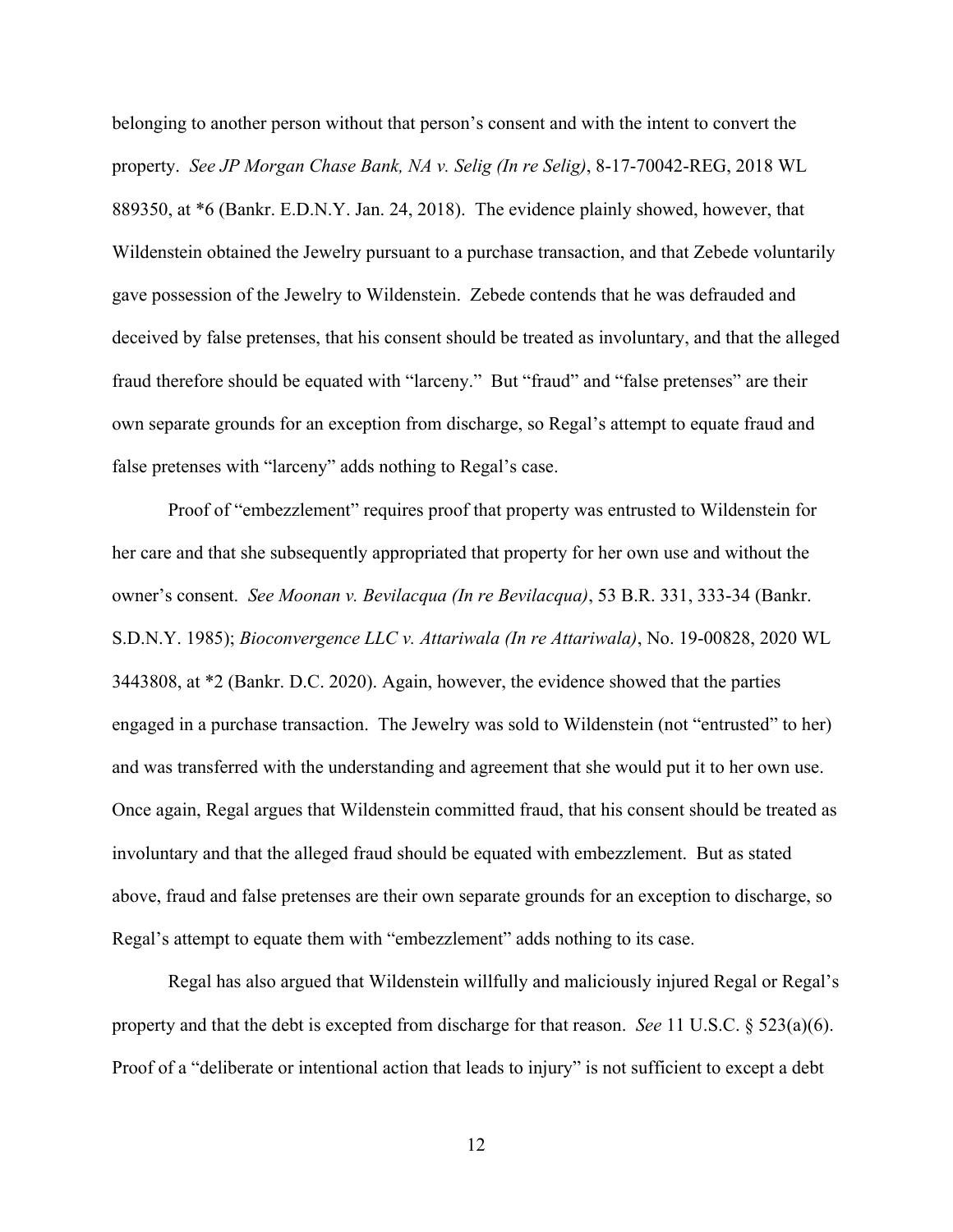from discharge under section  $523(a)(6)$ ; instead, Regal must show that Wildenstein not only acted wrongfully, but that she actually intended to inflict an injury. *See Kawaauhau v. Geiger*, 523 U.S. 57, 61-62 (1998).Regal argues that a monetary injury that is deliberately inflicted (through fraud, for example) may constitute a "willful and malicious injury" to property for purposes of  $\S 523(a)(6)$ . But if Regal proves "fraud" or "false pretenses" in connection with the underlying debt then there is no point to giving further consideration of whether Wildenstein not only committed an intentional wrong but also intended to injure the victim.

Regal has also contended that Wildenstein obtained the Jewelry by use of a false written statement regarding her financial condition. However, there is no evidence that Wildenstein did so. The only written documents that were identified were the post-dated checks that Wildenstein issued. Those were not "financial statements" and they were not (by themselves) statements of financial condition. They also could not reasonably be construed as representations that the underlying bank accounts already held sufficient sums to cover the checks, because Wildenstein and Klein made it quite clear that the whole reason they wanted to post-date the checks was so that they could first obtain an infusion of funds through the sale of Wildenstein's apartment.

Regal's real claim is that Wildenstein obtained the Jewelry from Regal, and obtained an extension of credit by Regal, through actual fraud or through false pretenses. Proof of actual fraud requires proof that  $(1)$  the debtor made representations;  $(2)$  those representations were false when they were made; (3) the debtor intended to deceive the creditor; (4) the creditor relied on the misrepresentations; and (5) the creditor sustained losses as a result. *Matter of Selenberg*, 856 F.3d 393, 398 (5<sup>th</sup> Cir. 2017). Regal argues that Wildenstein falsely represented that the postdated checks would clear in the future when presented for payment. Certainly Wildenstein had greater knowledge than Zebede had about the risks that Zebede was taking by accepting the post-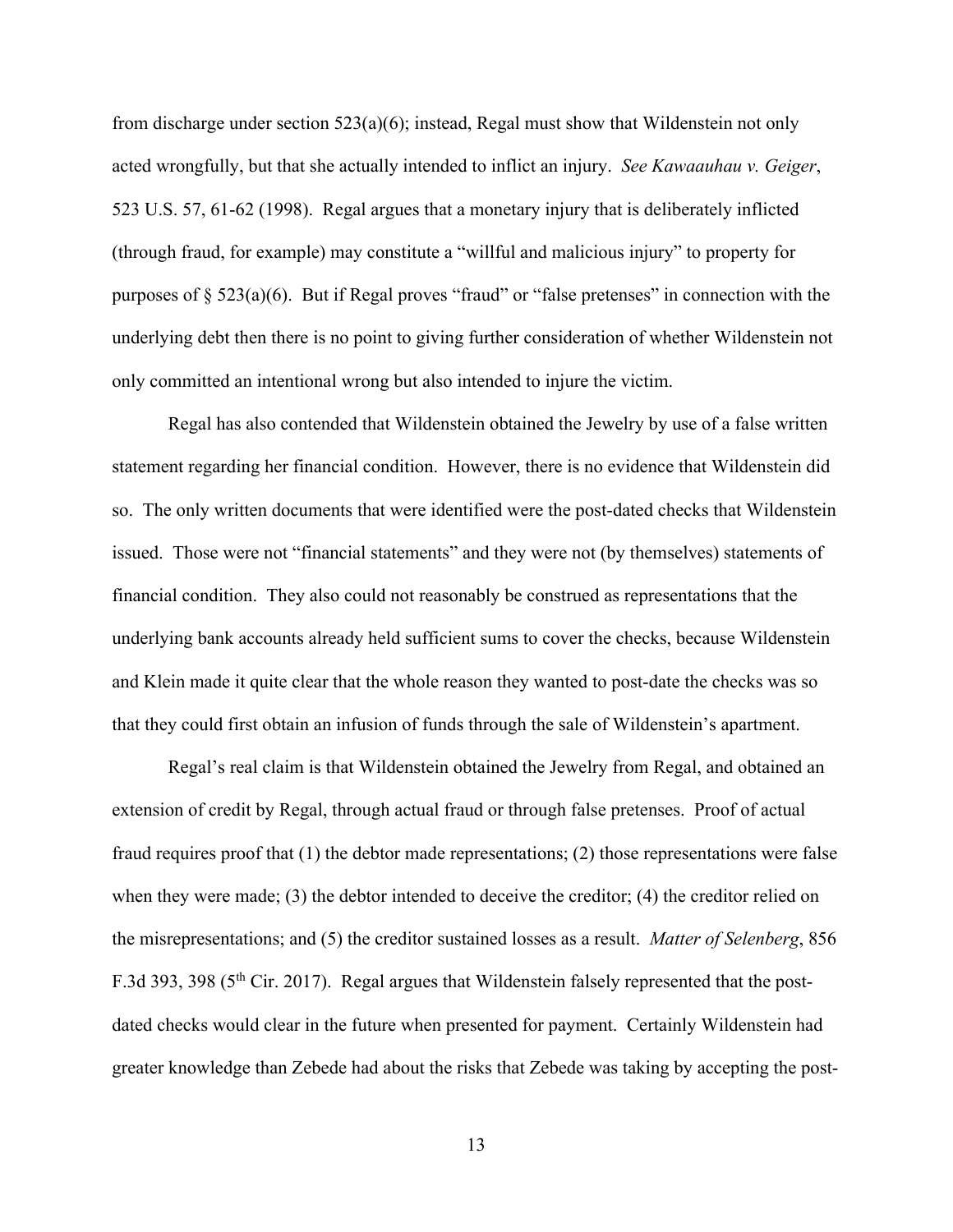dated checks. However, the evidence fell short of proving that Wildenstein actually believed (in November 2017) that the checks would bounce when presented for payment in the future. Regal also contends that Wildenstein and Klein lied about Wildenstein's financial condition, but misrepresentations about financial condition are only grounds for an exception from discharge if they are made in writing. *See* 11 U.S.C.  $\S$  523(a)(2)(A) and (B).

The evidence at trial did prove multiple examples of outright lies that Wildenstein told to Zebede (or that she caused Klein to tell to Zebede) after the first check bounced in January 2018. These lies included statements that Wildenstein still had possession of the Jewelry (which she did not), that she had sent payments (which she had not done), that she would soon send payments (which she did not intend to do), and that Wildenstein could and would return the Jewelry to Zebede if he so desired (which Wildenstein has stipulated she could not have done). The problem, for Regal, is that these misrepresentations occurred after January 2018. They kept Zebede at bay, but they were not the means by which the Jewelry was obtained or by which the original extension of credit was obtained.

On the other hand, the "false pretenses" charge perfectly fits the conduct in which Wildenstein engaged. "[F]alse pretense involves an implied misrepresentation or conduct intended to create and foster a false impression" as opposed to an express misrepresentation. *Minority Equity Capital Corp. v. Weinstein (In re Weinstein)*, 31 B.R. 804, 809 (Bankr. E.D.N.Y. 1983). A debtor who purposefully creates a contrived and misleading understanding of a transaction in order to induce an extension of credit has obtained credit by false pretenses. *Evans v. Dunston (In re Dunston)*, 117 B.R. 632, 641 (Bankr. D. Colo. 1990), *aff'd in part, rev'd in part*, 146 B.R. 269 (D. Colo. 1992). Proof of false pretenses does not necessarily require proof of overt misrepresentations. Instead, omissions or a failure to disclose on the part of the debtor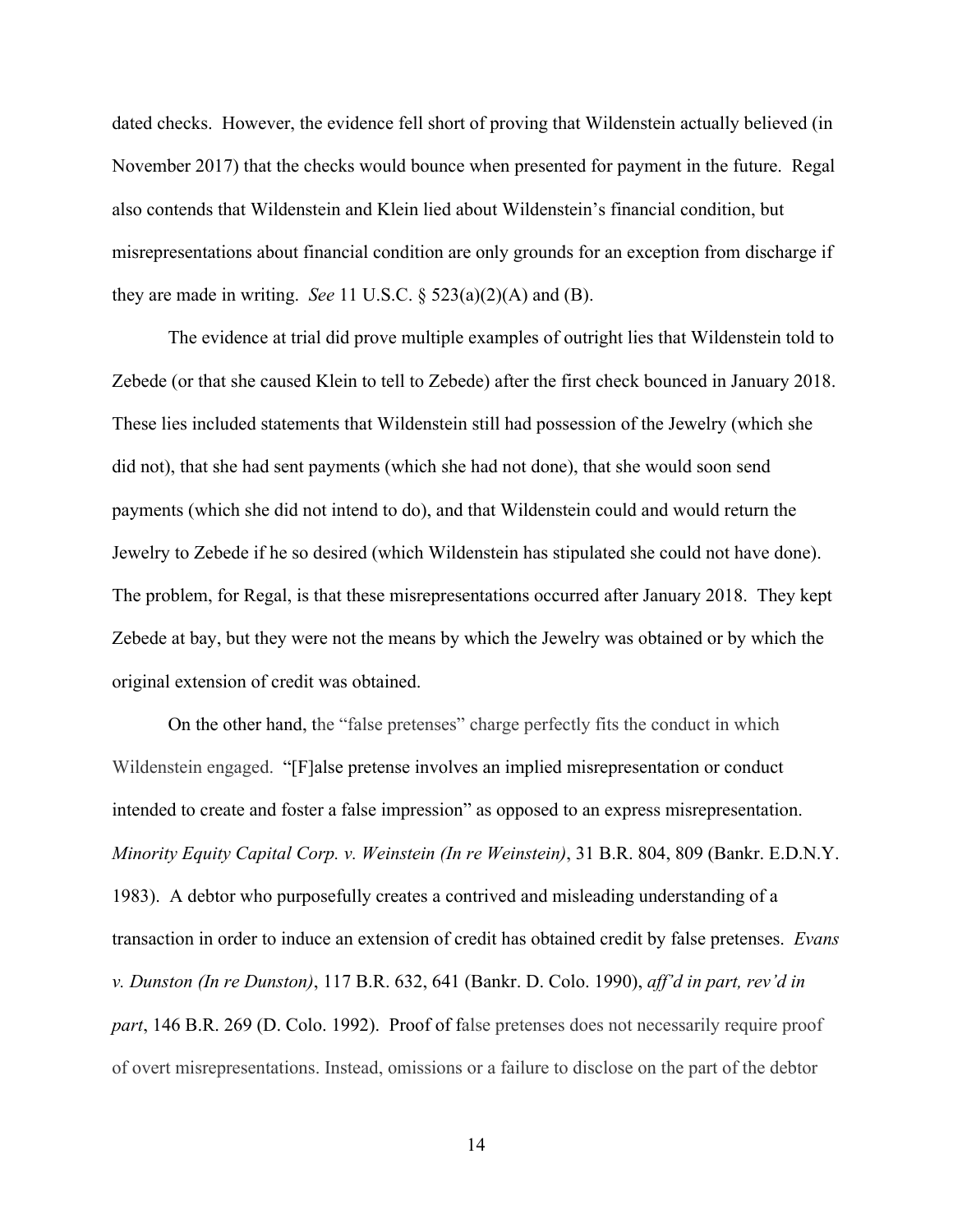can constitute false pretenses where the circumstances of the case are such that omissions or failure to disclose deliberately create a false impression which is known by the debtor. *See Farraj v. Soliz (In re Soliz)*, 201 B.R. 363, 369 (Bankr. S.D.N.Y. 1996). Accordingly, a debt should be excepted from discharge on grounds of false pretenses upon proof of (1) an implied misrepresentation or conduct by the defendant; (2) promoted knowingly and willingly by the defendant; (3) creating a contrived and misleading understanding of the transaction on the part of the plaintiff; (4) which wrongfully induced the plaintiff to advance money, property or credit to the defendant. *In re Selig*, 2018 WL 889350, at \*7.

The evidence shows, and I so find, that Wildenstein actually wanted to obtain the Jewelry from Zebede in November 2017 so that Wildenstein and Klein could use the Jewelry as collateral for short-term, high-interest loans from a pawn broker. Wildenstein did not disclose that fact to Zebede. Instead, Wildenstein deliberately led Zebede to believe that she wanted the Jewelry because she admired it and wished to purchase it for her own continued possession, use and enjoyment. In short, Wildenstein deliberately misled Zebede as to her true motives and intent and deliberately created a contrived and misleading understanding of the purpose and the risks of the transaction, knowing that she had deceived Zebede and with the intent to deceive him. She used that contrived and misleading understanding to induce Zebede to sell the Jewelry to her and to do so in exchange for four post-dated checks. Zebede justifiably relied on Wildenstein's representations and on the impression of the transaction that she falsely and deliberately created. I find that Zebede would not have sold the emerald and diamond suite to Wildenstein, and would not have extended credit by accepting post-dated checks, if Zebede had known that Wildenstein's true desire and plan was to obtain valuable property from Regal that Wildenstein could deliver to a pawn broker. I find in addition that Zebede would not have sold the additional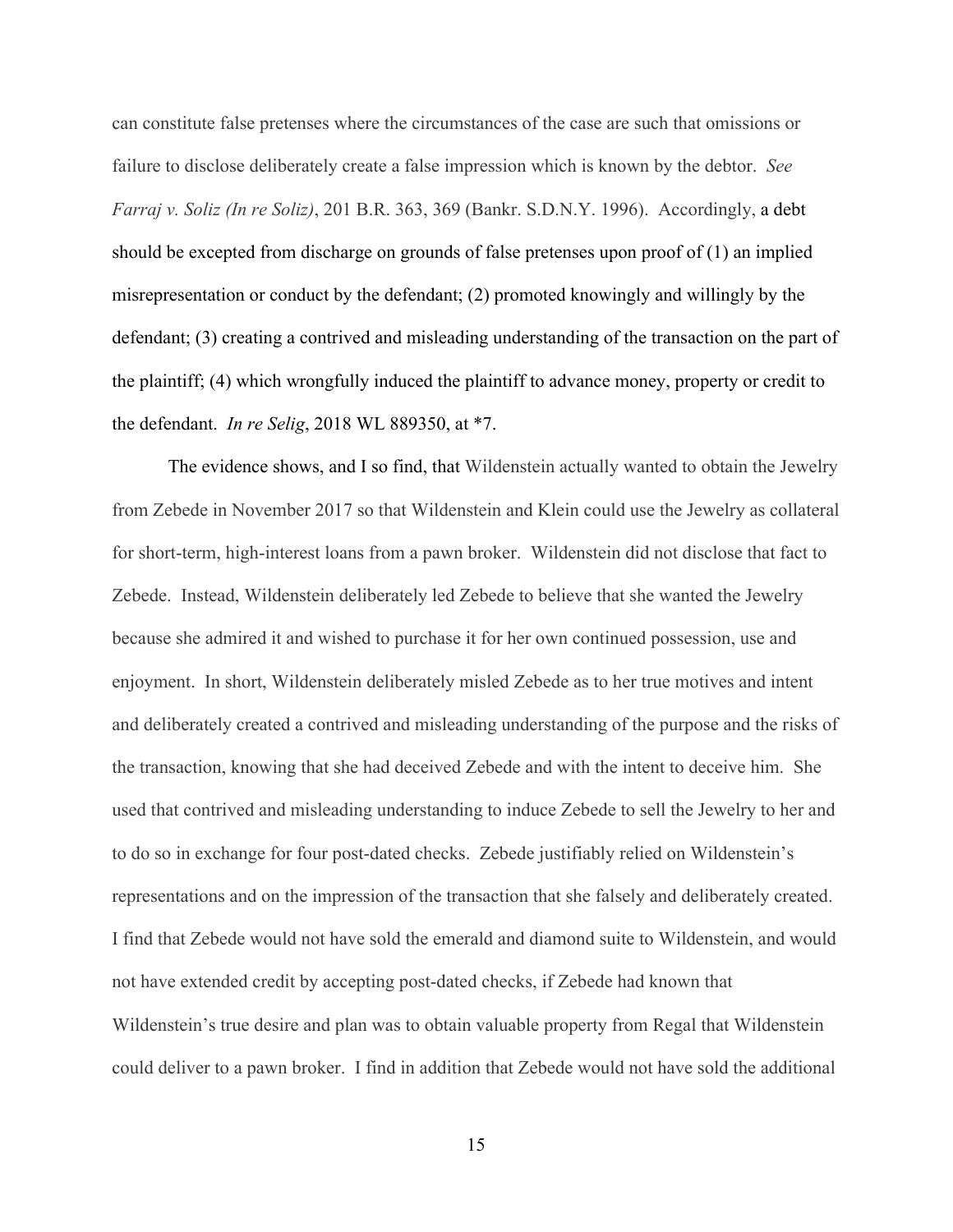\$18,000 diamond chain on credit if he had known of Wildenstein's and Klein's plans to pawn the emerald and diamond suite. As noted above, Wildenstein's counsel acknowledged at trial that it is likely that Zebede would have refused to provide credit, and would have refused to accept the post-dated checks, if he had understood Wildenstein's true intent and plans. Zebede delivered the property to Wildenstein, and extended credit, because he was deliberately misled as to the purpose of the transaction and as to Wildenstein's plans, and the unpaid debt to Regal was incurred as a direct and proximate result of the false pretenses that Wildenstein created.

#### **III. Other Requests for Relief.**

In its complaint, Regal also asked for attorneys' fees, costs and pre-judgment interest. No basis for an award of attorneys' fees has been offered and no proof was offered as to what attorneys' fees were incurred. If Regal believes that an application for attorneys' fees is appropriate under Rule 7054 it should make a timely application for the same. Similarly, after judgment has been entered Regal should file an appropriate application for any award of costs that it seeks.

The United States Supreme Court has held that if money or property has been obtained by fraud the entire "debt" associated with that liability is excepted from discharge, including treble damages, attorneys' fees (if applicable) and other relief to which the creditor is entitled. *See Cohen v. de la Cruz*, 523 U.S. 212, 223 (1998). If a creditor's claim is excepted from discharge, then whatever right the creditor has to prejudgment interest on that claim also is excepted from discharge. *See Tamman v. Schinazi (In re Schinazi)*, No. 06-10226 (BRL), 2010 Bankr. LEXIS 5111 at \*49 (Bankr. S.D.N.Y. 2010). However, in this case the pretrial order and other papers submitted by the parties contained no proposed calculation of pre-judgment interest, no discussion of whether the interest rate should be governed by federal or state law, and no